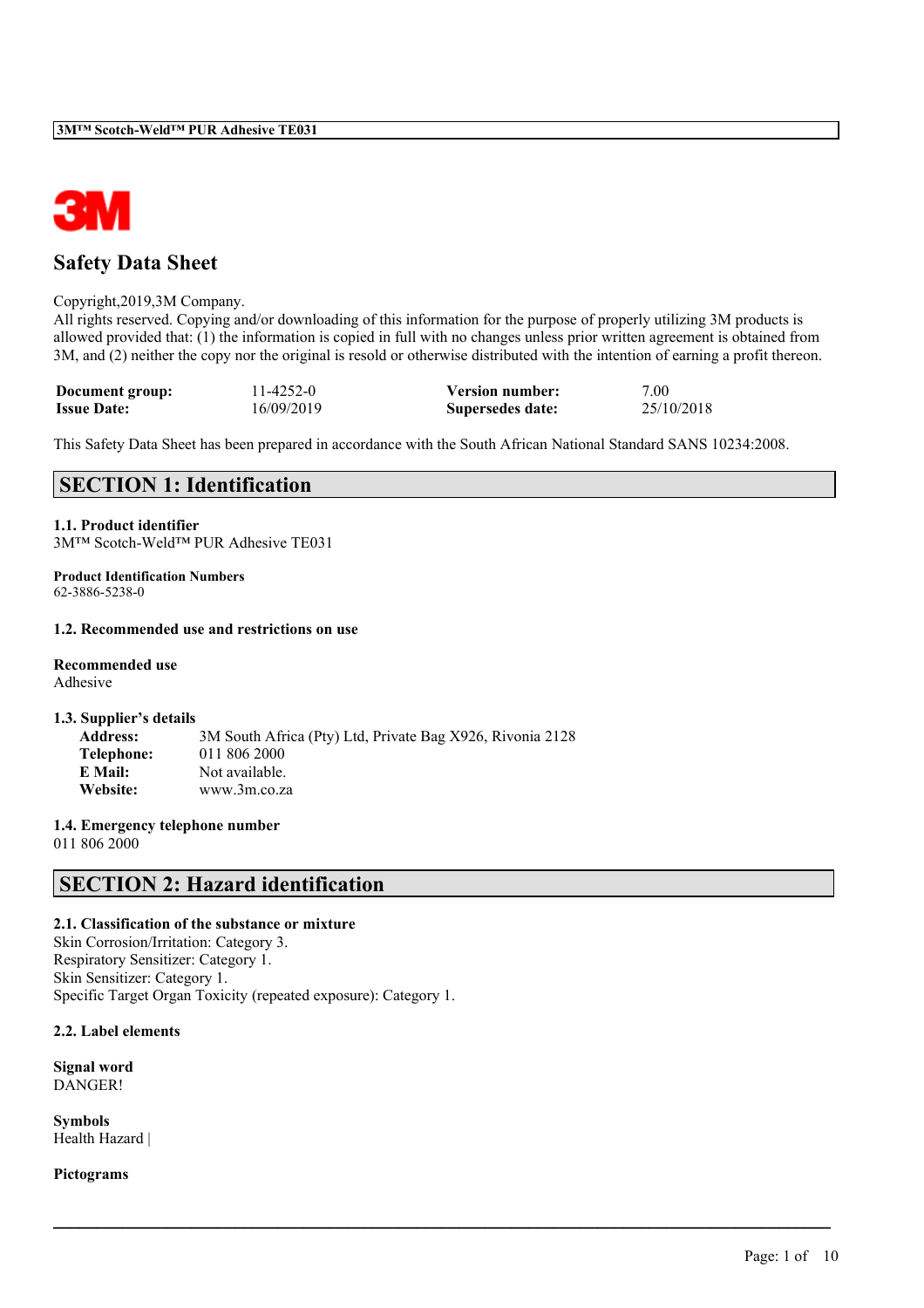

| <b>HAZARD STATEMENTS:</b> |                                                                                       |
|---------------------------|---------------------------------------------------------------------------------------|
| H <sub>3</sub> 16         | Causes mild skin irritation.                                                          |
| H <sub>3</sub> 34         | May cause allergy or asthma symptoms or breathing difficulties if inhaled.            |
| H317                      | May cause an allergic skin reaction.                                                  |
| H372                      | Causes damage to organs through prolonged or repeated exposure:<br>respiratory system |

### **PRECAUTIONARY STATEMENTS**

| <b>Prevention:</b> |                                                                                    |
|--------------------|------------------------------------------------------------------------------------|
| P <sub>260</sub>   | Do not breathe dust/fume/gas/mist/vapours/spray.                                   |
| <b>P284A</b>       | In case of inadequate ventilation wear respiratory protection.                     |
| <b>P280E</b>       | Wear protective gloves.                                                            |
| <b>Response:</b>   |                                                                                    |
| $P304 + P340$      | IF INHALED: Remove person to fresh air and keep comfortable for breathing.         |
| $P342 + P311$      | If experiencing respiratory symptoms: Call a POISON CENTER or<br>doctor/physician. |
| $P333 + P313$      | If skin irritation or rash occurs: Get medical advice/attention.                   |
| Disposal:          |                                                                                    |
| P <sub>501</sub>   | Dispose of contents/container in accordance with applicable                        |
|                    | local/regional/national/international regulations.                                 |

### **2.3. Other hazards**

Persons previously sensitised to isocyanates may develop a cross-sensitisation reaction to other isocyanates. May cause thermal burns.

# **SECTION 3: Composition/information on ingredients**

This material is a mixture.

| Ingredient                          | <b>CAS Nbr</b> | $\frac{6}{10}$ by Wt |
|-------------------------------------|----------------|----------------------|
| Polyurethane resin                  | Trade Secret   | $\cdot$ 0 $\sim$     |
| 4,4'-methylenediphenyl diisocyanate | $101 - 68 - 8$ | <=                   |

# **SECTION 4: First aid measures**

## **4.1. Description of first aid measures**

### **Inhalation**

Remove person to fresh air. If you feel unwell, get medical attention.

### **Skin contact**

Immediately flush skin with large amounts of cold water for at least 15 minutes. DO NOT ATTEMPT TO REMOVE MOLTEN MATERIAL. Cover affected area with a clean dressing. Get immediate medical attention.

 $\mathcal{L}_\mathcal{L} = \mathcal{L}_\mathcal{L} = \mathcal{L}_\mathcal{L} = \mathcal{L}_\mathcal{L} = \mathcal{L}_\mathcal{L} = \mathcal{L}_\mathcal{L} = \mathcal{L}_\mathcal{L} = \mathcal{L}_\mathcal{L} = \mathcal{L}_\mathcal{L} = \mathcal{L}_\mathcal{L} = \mathcal{L}_\mathcal{L} = \mathcal{L}_\mathcal{L} = \mathcal{L}_\mathcal{L} = \mathcal{L}_\mathcal{L} = \mathcal{L}_\mathcal{L} = \mathcal{L}_\mathcal{L} = \mathcal{L}_\mathcal{L}$ 

### **Eye contact**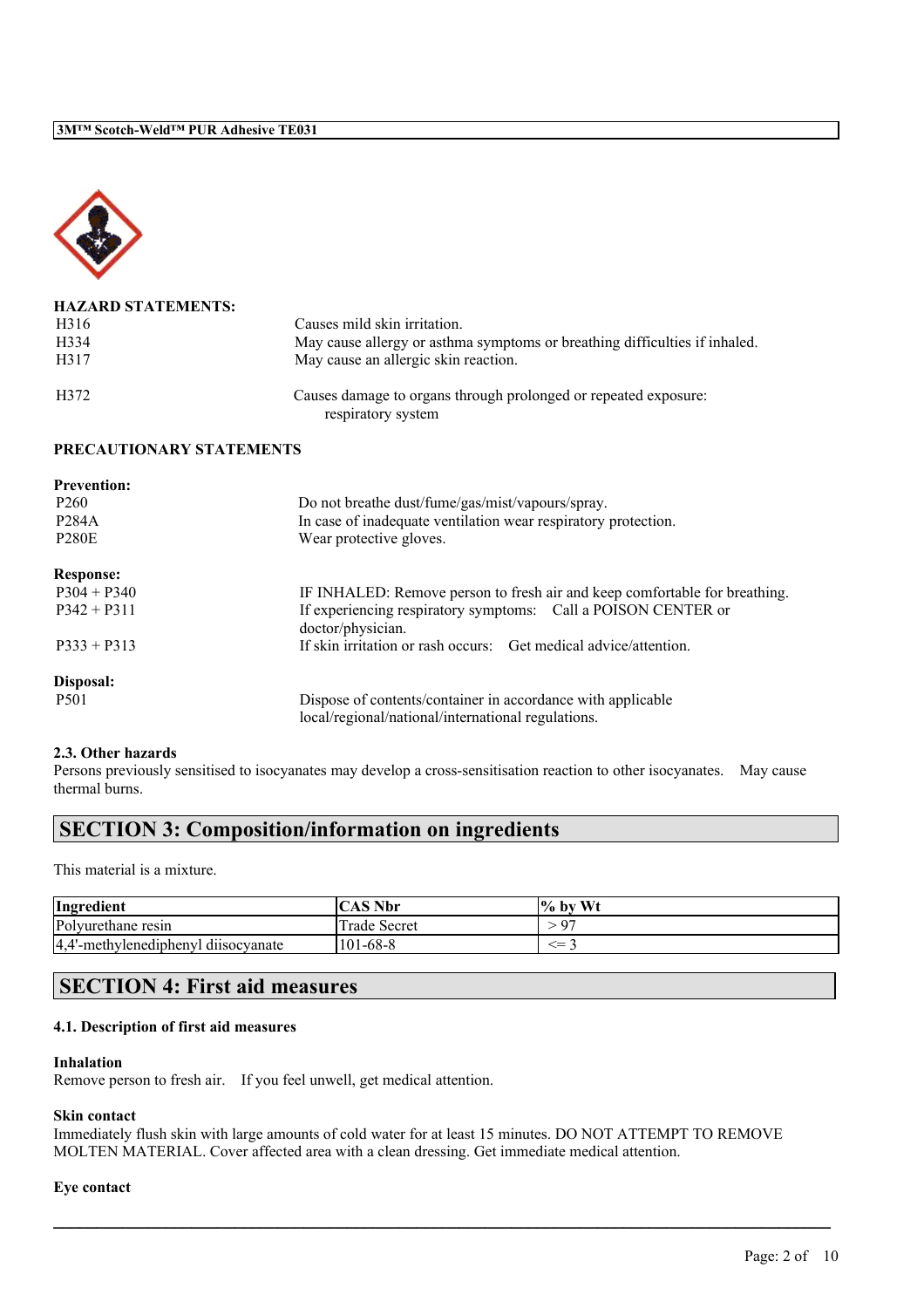Immediately flush eyes with large amounts of water for at least 15 minutes. DO NOT ATTEMPT TO REMOVE MOLTEN MATERIAL. Get immediate medical attention.

### **If swallowed**

Rinse mouth. If you feel unwell, get medical attention.

### **4.2. Most important symptoms and effects, both acute and delayed**

See Section 11.1 Information on toxicological effects

# **4.3. Indication of any immediate medical attention and special treatment required**

Not applicable

# **SECTION 5: Fire-fighting measures**

### **5.1. Suitable extinguishing media**

In case of fire: Use a fire fighting agent suitable for ordinary combustible material such as water or foam to extinguish.

## **5.2. Special hazards arising from the substance or mixture**

None inherent in this product.

### **Hazardous Decomposition or By-Products**

| <b>Substance</b>                | Condition          |
|---------------------------------|--------------------|
| Amine compounds.                | During combustion. |
| Isocyanates                     | During combustion. |
| Carbon monoxide.                | During combustion. |
| Carbon dioxide.                 | During combustion. |
| Hydrogen cyanide.               | During combustion. |
| Oxides of nitrogen.             | During combustion. |
| Toxic vapour, gas, particulate. | During combustion. |
|                                 |                    |

### **5.3. Special protective actions for fire-fighters**

Wear full protective clothing, including helmet, self-contained, positive pressure or pressure demand breathing apparatus, bunker coat and pants, bands around arms, waist and legs, face mask, and protective covering for exposed areas of the head.

# **SECTION 6: Accidental release measures**

## **6.1. Personal precautions, protective equipment and emergency procedures**

Evacuate area. Ventilate the area with fresh air. For large spill, or spills in confined spaces, provide mechanical ventilation to disperse or exhaust vapors, in accordance with good industrial hygiene practice. Refer to other sections of this SDS for information regarding physical and health hazards, respiratory protection, ventilation, and personal protective equipment.

### **6.2. Environmental precautions**

Avoid release to the environment.

### **6.3. Methods and material for containment and cleaning up**

Pour isocyanate decontaminant solution (90% water, 8% concentrated ammonia, 2% detergent) on spill and allow to react for 10 minutes. Or pour water on spill and allow to react for more than 30 minutes. Cover with absorbent material. Collect as much of the spilled material as possible. Place in a container approved for transportation by appropriate authorities, but do not seal the container for 48 hours to avoid pressure build-up. Clean up residue. Dispose of collected material as soon as possible in accordance with applicable local/regional/national/international regulations.

 $\mathcal{L}_\mathcal{L} = \mathcal{L}_\mathcal{L} = \mathcal{L}_\mathcal{L} = \mathcal{L}_\mathcal{L} = \mathcal{L}_\mathcal{L} = \mathcal{L}_\mathcal{L} = \mathcal{L}_\mathcal{L} = \mathcal{L}_\mathcal{L} = \mathcal{L}_\mathcal{L} = \mathcal{L}_\mathcal{L} = \mathcal{L}_\mathcal{L} = \mathcal{L}_\mathcal{L} = \mathcal{L}_\mathcal{L} = \mathcal{L}_\mathcal{L} = \mathcal{L}_\mathcal{L} = \mathcal{L}_\mathcal{L} = \mathcal{L}_\mathcal{L}$ 

# **SECTION 7: Handling and storage**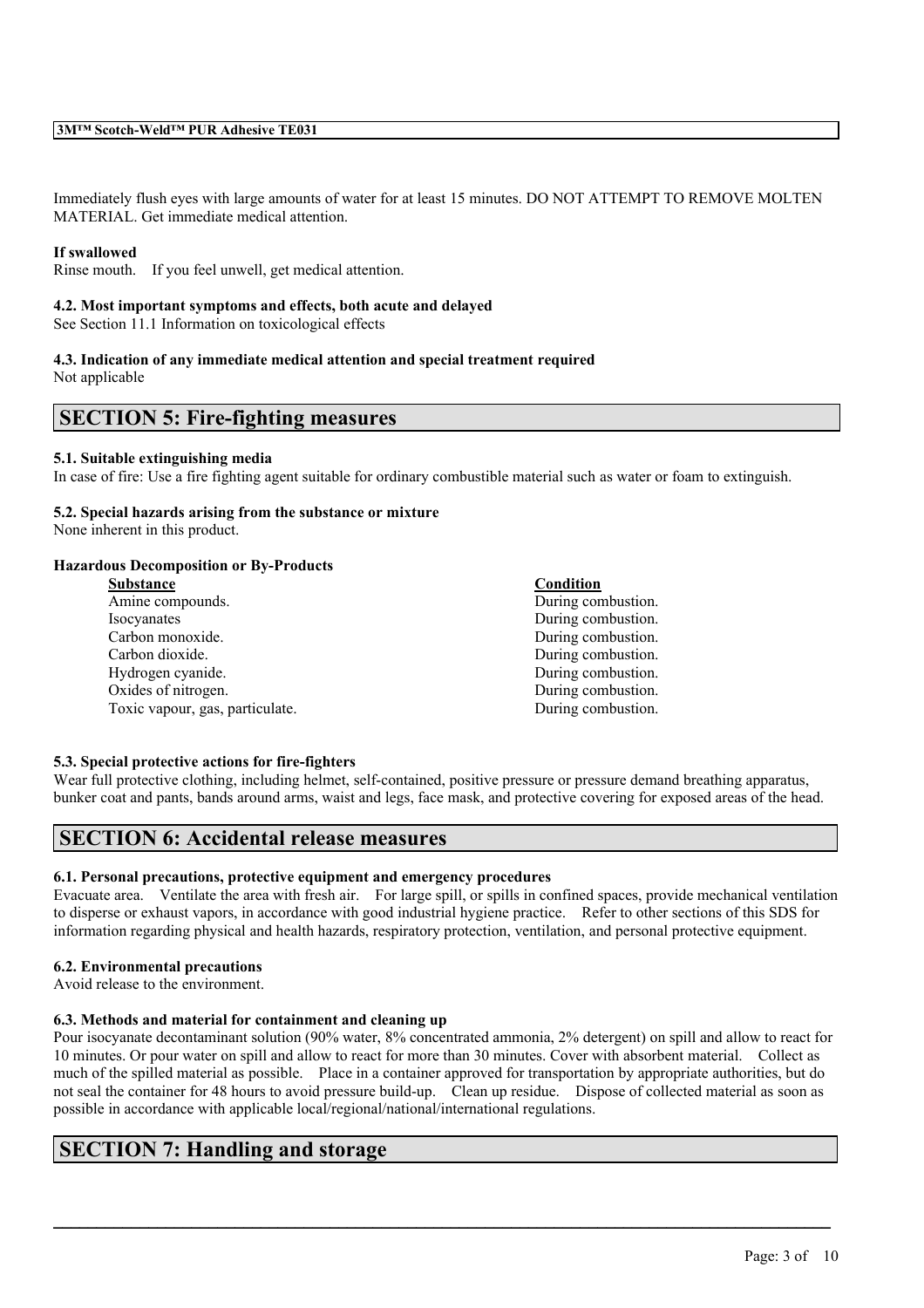### **7.1. Precautions for safe handling**

Avoid skin contact with hot material. For industrial/occupational use only. Not for consumer sale or use. Do not breathe dust/fume/gas/mist/vapours/spray. Do not get in eyes, on skin, or on clothing. Do not eat, drink or smoke when using this product. Wash thoroughly after handling. Contaminated work clothing should not be allowed out of the workplace. Wash contaminated clothing before reuse.

### **7.2. Conditions for safe storage including any incompatibilities**

Keep container tightly closed to prevent contamination with water or air. If contamination is suspected, do not reseal container. Store away from heat. Store away from amines.

# **SECTION 8: Exposure controls/personal protection**

### **8.1 Control parameters**

### **Occupational exposure limits**

If a component is disclosed in section 3 but does not appear in the table below, an occupational exposure limit is not available for the component.

| Ingredient                 | <b>CAS Nbr</b> | Agency       | Limit type                  | <b>Additional comments</b> |
|----------------------------|----------------|--------------|-----------------------------|----------------------------|
| Free isocyanates           | $101 - 68 - 8$ | South Africa | TWA(as NCO)(8 hours):0.02   |                            |
|                            |                | ICLs         | $mg/m3;$ STEL(as NCO)(15    |                            |
|                            |                |              | $\vert$ minutes):0.07 mg/m3 |                            |
| $ 4,4'$ -methylenediphenyl | $101 - 68 - 8$ | ACGIH        | TWA:0.005 ppm               |                            |
| diisocyanate               |                |              |                             |                            |
| $ 4,4'$ -methylenediphenyl | $101 - 68 - 8$ | South Africa | TWA(8 hours):0.02           |                            |
| diisocyanate               |                | <b>RELS</b>  | $mg/m3;$ STEL $(15$         |                            |
|                            |                |              | minutes): $0.07$ mg/m3      |                            |

ACGIH : American Conference of Governmental Industrial Hygienists

AIHA : American Industrial Hygiene Association

CMRG : Chemical Manufacturer's Recommended Guidelines

South Africa CLs : South Africa. Control Limits. Regulations for Hazardous Chemical Substances, Table 1

South Africa RELs : South Africa. Recommended Exposure Limits (RELs) Regulations for Hazardous Chemical Substances, Table 2

TWA: Time-Weighted-Average

STEL: Short Term Exposure Limit

CEIL: Ceiling

### **8.2. Exposure controls**

### **8.2.1. Engineering controls**

Use general dilution ventilation and/or local exhaust ventilation to control airborne exposures to below relevant Exposure Limits and/or control dust/fume/gas/mist/vapours/spray. If ventilation is not adequate, use respiratory protection equipment.

### **8.2.2. Personal protective equipment (PPE)**

### **Eye/face protection**

Select and use eye/face protection to prevent contact based on the results of an exposure assessment. The following eye/face protection(s) are recommended:

Safety glasses with side shields.

### **Skin/hand protection**

Select and use gloves and/or protective clothing approved to relevant local standards to prevent skin contact based on the results of an exposure assessment. Selection should be based on use factors such as exposure levels, concentration of the substance or mixture, frequency and duration, physical challenges such as temperature extremes, and other use conditions. Consult with your glove and/or protective clothing manufacturer for selection of appropriate compatible gloves/protective clothing.

 $\mathcal{L}_\mathcal{L} = \mathcal{L}_\mathcal{L} = \mathcal{L}_\mathcal{L} = \mathcal{L}_\mathcal{L} = \mathcal{L}_\mathcal{L} = \mathcal{L}_\mathcal{L} = \mathcal{L}_\mathcal{L} = \mathcal{L}_\mathcal{L} = \mathcal{L}_\mathcal{L} = \mathcal{L}_\mathcal{L} = \mathcal{L}_\mathcal{L} = \mathcal{L}_\mathcal{L} = \mathcal{L}_\mathcal{L} = \mathcal{L}_\mathcal{L} = \mathcal{L}_\mathcal{L} = \mathcal{L}_\mathcal{L} = \mathcal{L}_\mathcal{L}$ 

Gloves made from the following material(s) are recommended: Butyl rubber. Neoprene.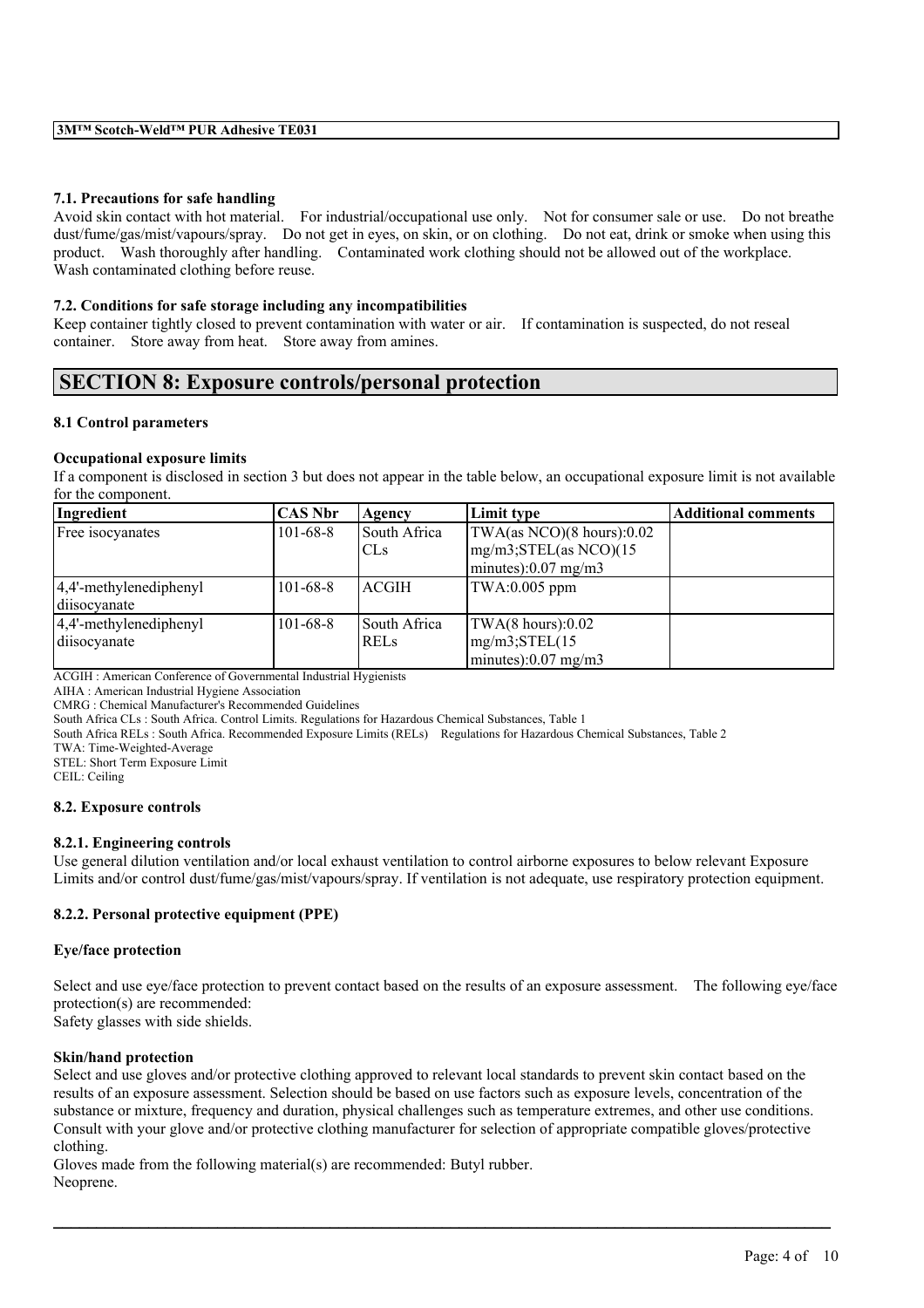Nitrile rubber.

### **Respiratory protection**

An exposure assessment may be needed to decide if a respirator is required. If a respirator is needed, use respirators as part of a full respiratory protection program. Based on the results of the exposure assessment, select from the following respirator type(s) to reduce inhalation exposure:

Half facepiece or full facepiece air-purifying respirator suitable for organic vapours and particulates

For questions about suitability for a specific application, consult with your respirator manufacturer.

### **Thermal hazards**

Wear heat insulating gloves when handling hot material to prevent thermal burns.

# **SECTION 9: Physical and chemical properties**

### **9.1. Information on basic physical and chemical properties**

| Throi mation on basic physical and chemical properties |                                                     |
|--------------------------------------------------------|-----------------------------------------------------|
| <b>Physical state</b>                                  | Solid.                                              |
| Colour                                                 | Off-White, White                                    |
| Odor                                                   | Mild Odor                                           |
| <b>Odour threshold</b>                                 | No data available.                                  |
| pН                                                     | Not applicable.                                     |
| <b>Melting point/Freezing point</b>                    | No data available.                                  |
| Boiling point/Initial boiling point/Boiling range      | 150 °C [ <i>Details</i> : Conditions: @ 5mm Hg]     |
| <b>Flash point</b>                                     | $>=93.9$ °C                                         |
| <b>Evaporation rate</b>                                | No data available.                                  |
| <b>Flammability (solid, gas)</b>                       | Not classified                                      |
| <b>Flammable Limits(LEL)</b>                           | Not applicable.                                     |
| <b>Flammable Limits(UEL)</b>                           | Not applicable.                                     |
| Vapour pressure                                        | $\leq$ Pa $\left[$ @ 25 °C $\right]$ [Details: MDI] |
| <b>Vapour density</b>                                  | 8,6 [Ref Std: AIR=1] [Details: MDI]                 |
| <b>Density</b>                                         | $1,04$ g/cm3                                        |
| <b>Relative density</b>                                | $1,04$ [Ref Std:WATER=1]                            |
| <b>Water solubility</b>                                | Nil                                                 |
| Solubility- non-water                                  | No data available.                                  |
| <b>Partition coefficient: n-octanol/water</b>          | No data available.                                  |
| <b>Autoignition temperature</b>                        | No data available.                                  |
| <b>Decomposition temperature</b>                       | No data available.                                  |
| <b>Viscosity</b>                                       | 12 000 mPa-s $[@ 121, 1 °C]$                        |
| Molecular weight                                       | No data available.                                  |
| VOC less H2O & exempt solvents                         | 0 g/l [Test Method: calculated SCAQMD rule 443.1]   |
| VOC less H2O & exempt solvents                         | 0 % [Test Method: calculated SCAQMD rule 443.1]     |
|                                                        |                                                     |

# **SECTION 10: Stability and reactivity**

## **10.1 Reactivity**

This material may be reactive with certain agents under certain conditions - see the remaining headings in this section

 $\mathcal{L}_\mathcal{L} = \mathcal{L}_\mathcal{L} = \mathcal{L}_\mathcal{L} = \mathcal{L}_\mathcal{L} = \mathcal{L}_\mathcal{L} = \mathcal{L}_\mathcal{L} = \mathcal{L}_\mathcal{L} = \mathcal{L}_\mathcal{L} = \mathcal{L}_\mathcal{L} = \mathcal{L}_\mathcal{L} = \mathcal{L}_\mathcal{L} = \mathcal{L}_\mathcal{L} = \mathcal{L}_\mathcal{L} = \mathcal{L}_\mathcal{L} = \mathcal{L}_\mathcal{L} = \mathcal{L}_\mathcal{L} = \mathcal{L}_\mathcal{L}$ 

## **10.2 Chemical stability**

Stable.

## **10.3 Possibility of hazardous reactions**

Hazardous polymerisation will not occur.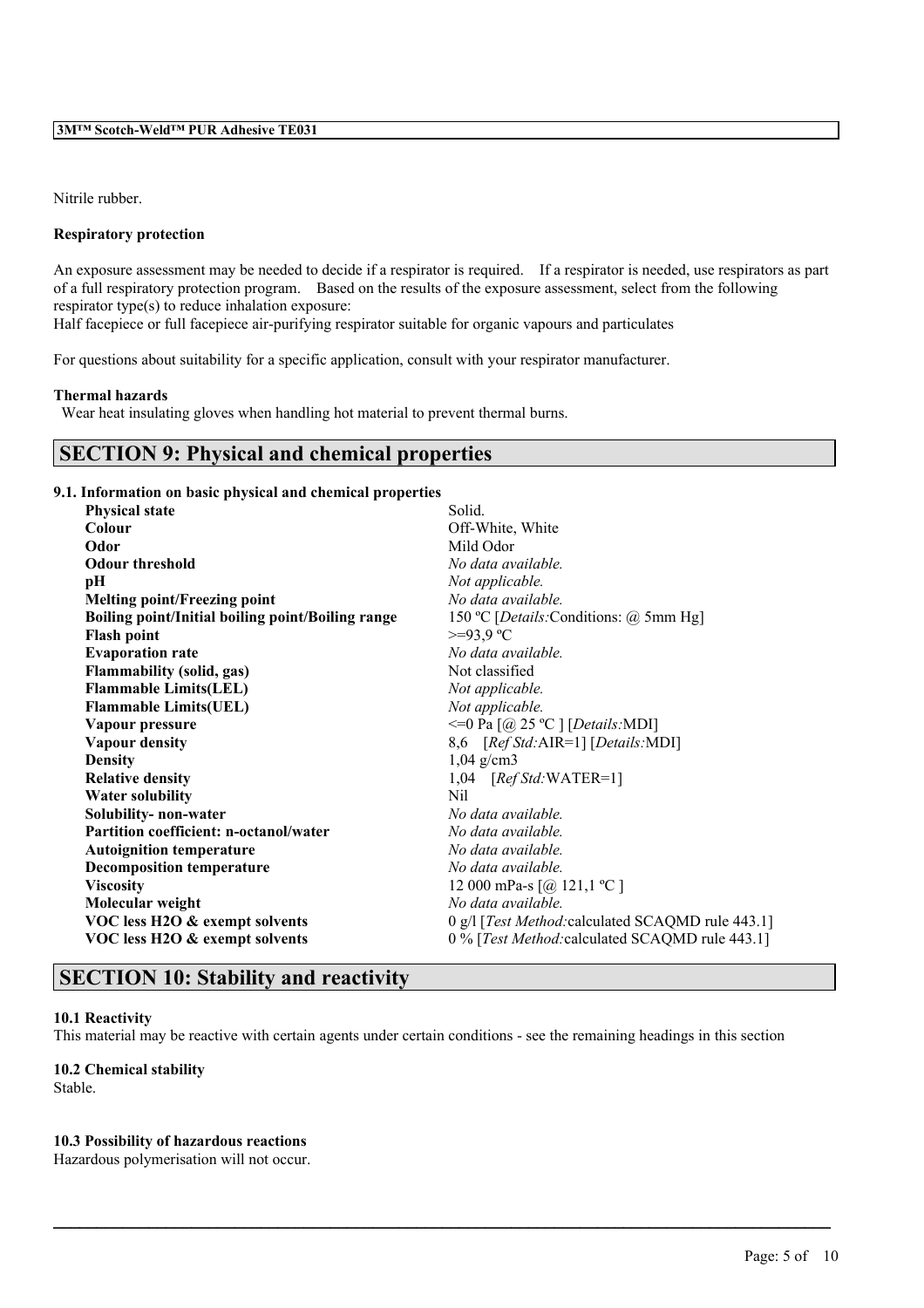**10.4 Conditions to avoid** Heat.

#### **10.5 Incompatible materials**

Amines.

Alcohols.

Reaction with water, alcohols, and amines is not hazardous if container can vent to the atmosphere to prevent pressure buildup.

### **10.6 Hazardous decomposition products**

**Substance Condition**

None known.

Refer to section 5.2 for hazardous decomposition products during combustion.

# **SECTION 11: Toxicological information**

The information below may not be consistent with the material classification in Section 2 if specific ingredient **classifications are mandated by a competent authority. In addition, toxicological data on ingredients may not be** reflected in the material classification and/or the signs and symptoms of exposure, because an ingredient may be present below the threshold for labelling, an ingredient may not be available for exposure, or the data may not be **relevant to the material as a whole.**

### **11.1 Information on Toxicological effects**

**Signs and Symptoms of Exposure**

### Based on test data and/or information on the components, this material may produce the following health effects:

### **Inhalation**

Respiratory tract irritation: Signs/symptoms may include cough, sneezing, nasal discharge, headache, hoarseness, and nose and throat pain. Allergic respiratory reaction: Signs/symptoms may include difficulty breathing, wheezing, cough, and tightness of chest. May cause additional health effects (see below).

### **Skin contact**

During heating:

Thermal burns: Signs/symptoms may include intense pain, redness and swelling, and tissue destruction. Mild Skin Irritation: Signs/symptoms may include localized redness, swelling, itching, and dryness. Allergic skin reaction (non-photo induced): Signs/symptoms may include redness, swelling, blistering, and itching.

### **Eye contact**

During heating:

Thermal burns: Signs/symptoms may include severe pain, redness and swelling, and tissue destruction.

### **Ingestion**

Gastrointestinal irritation: Signs/symptoms may include abdominal pain, stomach upset, nausea, vomiting and diarrhoea.

### **Additional Health Effects:**

# **Prolonged or repeated exposure may cause target organ effects:**

Respiratory effects: Signs/symptoms may include cough, shortness of breath, chest tightness, wheezing, increased heart rate, bluish coloured skin (cyanosis), sputum production, changes in lung function tests, and respiratory failure.

 $\mathcal{L}_\mathcal{L} = \mathcal{L}_\mathcal{L} = \mathcal{L}_\mathcal{L} = \mathcal{L}_\mathcal{L} = \mathcal{L}_\mathcal{L} = \mathcal{L}_\mathcal{L} = \mathcal{L}_\mathcal{L} = \mathcal{L}_\mathcal{L} = \mathcal{L}_\mathcal{L} = \mathcal{L}_\mathcal{L} = \mathcal{L}_\mathcal{L} = \mathcal{L}_\mathcal{L} = \mathcal{L}_\mathcal{L} = \mathcal{L}_\mathcal{L} = \mathcal{L}_\mathcal{L} = \mathcal{L}_\mathcal{L} = \mathcal{L}_\mathcal{L}$ 

# **Additional information:**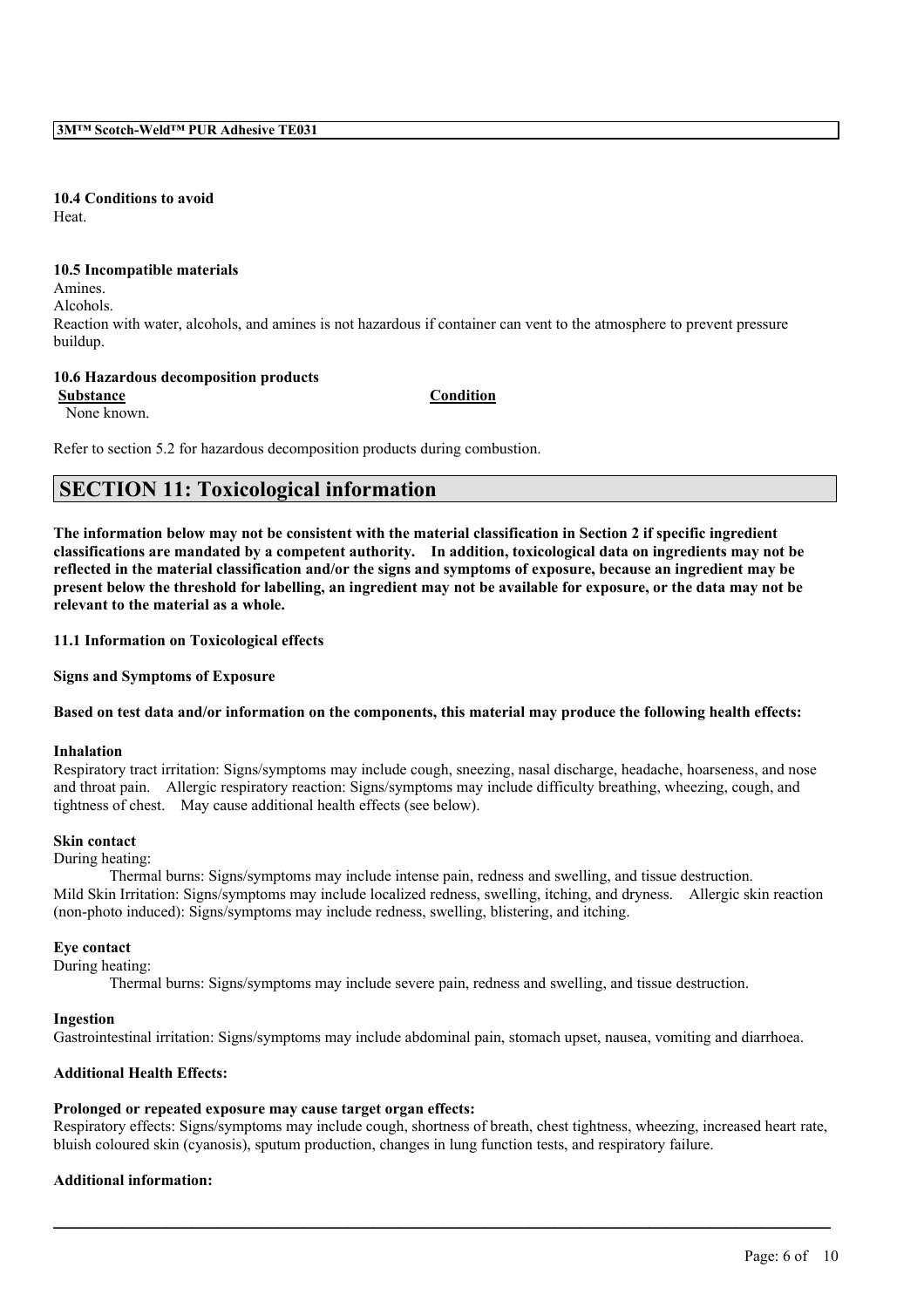# **3M™ Scotch-Weld™ PUR Adhesive TE031**

Persons previously sensitised to isocyanates may develop a cross-sensitisation reaction to other isocyanates.

### **Toxicological Data**

If a component is disclosed in section 3 but does not appear in a table below, either no data are available for that endpoint or the data are not sufficient for classification.

# **Acute Toxicity**

| Name                                | Route                  | <b>Species</b> | Value                                          |
|-------------------------------------|------------------------|----------------|------------------------------------------------|
| Overall product                     | Inhalation-            |                | No data available; calculated $ATE > 50$ mg/l  |
|                                     | Vapor $(4 \text{ hr})$ |                |                                                |
| Overall product                     | Ingestion              |                | No data available; calculated ATE > 5000 mg/kg |
| 4.4'-methylenediphenyl diisocyanate | Dermal                 | Rabbit         | $LD50 > 5000$ mg/kg                            |
| 4.4'-methylenediphenyl diisocyanate | Inhalation-            | Rat            | $LC50$ 0.368 mg/l                              |
|                                     | Dust/Mist              |                |                                                |
|                                     | (4 hours)              |                |                                                |
| 4.4'-methylenediphenyl diisocyanate | Ingestion              | Rat            | $31\,600\,\mathrm{mg/kg}$<br>LD50              |
|                                     |                        |                |                                                |

 $ATE = acute$  toxicity estimate

## **Skin Corrosion/Irritation**

| Name                                | <b>Species</b>                 | Value    |
|-------------------------------------|--------------------------------|----------|
| 4.4'-methylenediphenyl diisocyanate | official<br>classificat<br>ion | Irritant |

### **Serious Eye Damage/Irritation**

| Name                                | <b>Species</b>          | Value           |
|-------------------------------------|-------------------------|-----------------|
| 4,4'-methylenediphenyl diisocyanate | official<br>classificat | Severe irritant |
|                                     | 10n                     |                 |

# **Skin Sensitisation**

| Name                                | <b>Species</b>                 | Value       |
|-------------------------------------|--------------------------------|-------------|
| 4,4'-methylenediphenyl diisocyanate | official<br>classificat<br>10n | Sensitising |

# **Respiratory Sensitisation**

| Name                                          | Species | $\mathbf{v}$ $\mathbf{v}$<br>Value |
|-----------------------------------------------|---------|------------------------------------|
| $\cdots$<br>-methylenediphenyl<br>dusocyanate | Human   | $\sim$<br>Sensitising              |

### **Germ Cell Mutagenicity**

| Name                                | Route    | Value                                                                           |
|-------------------------------------|----------|---------------------------------------------------------------------------------|
| 4.4'-methylenediphenyl diisocyanate | In Vitro | Some positive data exist, but the data are not<br>sufficient for classification |

# **Carcinogenicity**

| $\mathbf{X}$<br>Name                              | Route      | <b>Species</b>                  | V alue                                                                                                |
|---------------------------------------------------|------------|---------------------------------|-------------------------------------------------------------------------------------------------------|
| $\cdots$<br>lenedipheny<br>dusocvanate<br>-methvl | Inhalation | <b>The Second Second</b><br>Rat | but the<br>data are not<br>e data exist.<br>: positive<br>some<br>classification<br>ncient for<br>sui |

# **Reproductive Toxicity**

# **Reproductive and/or Developmental Effects**

| <b>Name</b> | Route<br>. | $\mathbf{v}$<br>Value<br>$\cdots$ | $\sim$<br>Species<br>. | <b>CONTRACTOR</b><br>est result | -<br>``xnosure<br>$\sim$<br>∽<br>Duration |
|-------------|------------|-----------------------------------|------------------------|---------------------------------|-------------------------------------------|
|-------------|------------|-----------------------------------|------------------------|---------------------------------|-------------------------------------------|

 $\mathcal{L}_\mathcal{L} = \mathcal{L}_\mathcal{L} = \mathcal{L}_\mathcal{L} = \mathcal{L}_\mathcal{L} = \mathcal{L}_\mathcal{L} = \mathcal{L}_\mathcal{L} = \mathcal{L}_\mathcal{L} = \mathcal{L}_\mathcal{L} = \mathcal{L}_\mathcal{L} = \mathcal{L}_\mathcal{L} = \mathcal{L}_\mathcal{L} = \mathcal{L}_\mathcal{L} = \mathcal{L}_\mathcal{L} = \mathcal{L}_\mathcal{L} = \mathcal{L}_\mathcal{L} = \mathcal{L}_\mathcal{L} = \mathcal{L}_\mathcal{L}$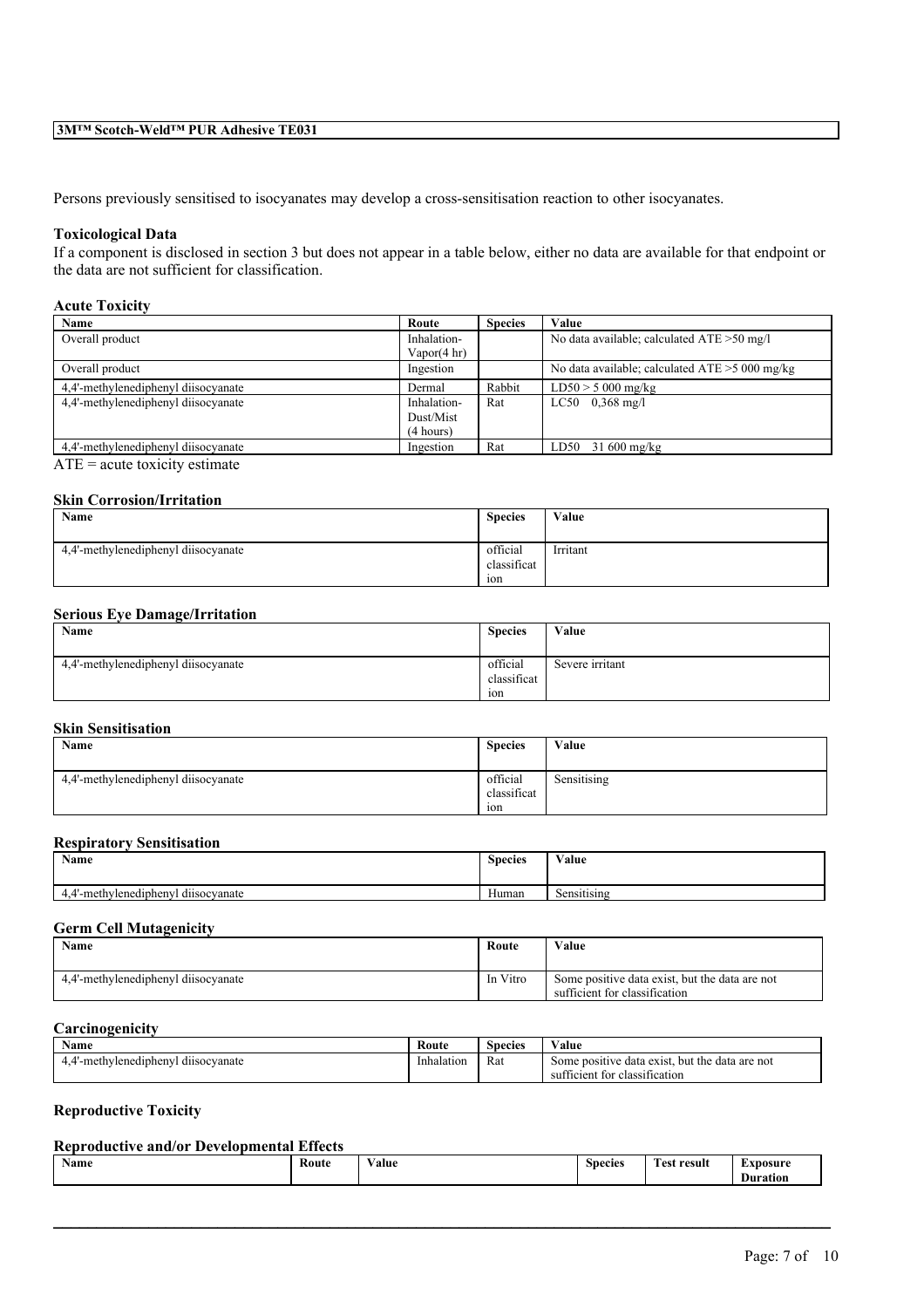### **3M™ Scotch-Weld™ PUR Adhesive TE031**

| $\sim$ $\sim$<br>dinheny<br>วcvanate<br>$\sim$<br>f11c<br>. . | ılatıon<br>-Inha. | development<br>'nΠ<br>clase <sup></sup><br>Not<br>1ес | ÷<br>Rat<br>. |             | during          |
|---------------------------------------------------------------|-------------------|-------------------------------------------------------|---------------|-------------|-----------------|
|                                                               |                   |                                                       |               | .004<br>mg/ | organog<br>ene. |
|                                                               |                   |                                                       |               |             |                 |

## **Target Organ(s)**

### **Specific Target Organ Toxicity - single exposure**

| Name                   | Route      | Target Organ(s)        | Value                            | <b>Species</b>               | <b>Test result</b> | Exposure        |
|------------------------|------------|------------------------|----------------------------------|------------------------------|--------------------|-----------------|
|                        |            |                        |                                  |                              |                    | <b>Duration</b> |
| 4.4'-methylenediphenyl | Inhalation | respiratory irritation | May cause respiratory irritation | official                     | <b>NOAEL Not</b>   |                 |
| dusocvanate            |            |                        |                                  | $\cdot$ $\sim$<br>classifica | available          |                 |
|                        |            |                        |                                  | tion                         |                    |                 |

### **Specific Target Organ Toxicity - repeated exposure**

| Name                   | Route      | Target Organ(s)    | Value                           | <b>Species</b> | <b>Test result</b>    | Exposure<br><b>Duration</b> |
|------------------------|------------|--------------------|---------------------------------|----------------|-----------------------|-----------------------------|
| 4.4'-methylenediphenyl | Inhalation | respiratory system | Causes damage to organs through | Rat            | LOAEL                 | 3 weeks                     |
| dusocvanate            |            |                    | prolonged or repeated exposure  |                | $0.004 \text{ m}$ g/l |                             |

### **Aspiration Hazard**

For the component/components, either no data are currently available or the data are not sufficient for classification.

Please contact the address or phone number listed on the first page of the SDS for additional toxicological information **on this material and/or its components.**

# **SECTION 12: Ecological information**

The information below may not be consistent with the material classification in Section 2 if specific ingredient **classifications are mandated by a competent authority. Additional information leading to material classification in** Section 2 is available upon request. In addition, environmental fate and effects data on ingredients may not be reflected in this section because an ingredient is present below the threshold for labelling, an ingredient is not expected to be available for exposure, or the data is considered not relevant to the material as a whole.

### **12.1. Toxicity**

### **Acute aquatic hazard:**

Not acutely toxic to aquatic life by GHS criteria.

### **Chronic aquatic hazard:**

Not chronically toxic to aquatic life by GHS criteria.

No product test data available.

| <b>Material</b>                                   | CAS Nbr             | Organism    | <b>Type</b>                                                    | <b>Exposure</b> | <b>Test endpoint</b> | <b>Test result</b>   |
|---------------------------------------------------|---------------------|-------------|----------------------------------------------------------------|-----------------|----------------------|----------------------|
| Polyurethane<br>resin                             | <b>Trade Secret</b> |             | Data not<br>available or<br>insufficient for<br>classification |                 |                      |                      |
| $4,4'$ -<br>methylenediph<br>enyl<br>diisocyanate | $101 - 68 - 8$      | Green algae | Estimated                                                      | 72 hours        | EC <sub>50</sub>     | $>1,640$ mg/l        |
| $4,4'$ -<br>methylenediph<br>enyl<br>diisocyanate | $101 - 68 - 8$      | Water flea  | Estimated                                                      | l24 hours       | EC <sub>50</sub>     | $>1000$ mg/l         |
| $4,4'$ -<br>methylenediph                         | $101 - 68 - 8$      | Zebra Fish  | Estimated                                                      | 196 hours       | LC50                 | $>1000 \text{ mg/l}$ |

 $\mathcal{L}_\mathcal{L} = \mathcal{L}_\mathcal{L} = \mathcal{L}_\mathcal{L} = \mathcal{L}_\mathcal{L} = \mathcal{L}_\mathcal{L} = \mathcal{L}_\mathcal{L} = \mathcal{L}_\mathcal{L} = \mathcal{L}_\mathcal{L} = \mathcal{L}_\mathcal{L} = \mathcal{L}_\mathcal{L} = \mathcal{L}_\mathcal{L} = \mathcal{L}_\mathcal{L} = \mathcal{L}_\mathcal{L} = \mathcal{L}_\mathcal{L} = \mathcal{L}_\mathcal{L} = \mathcal{L}_\mathcal{L} = \mathcal{L}_\mathcal{L}$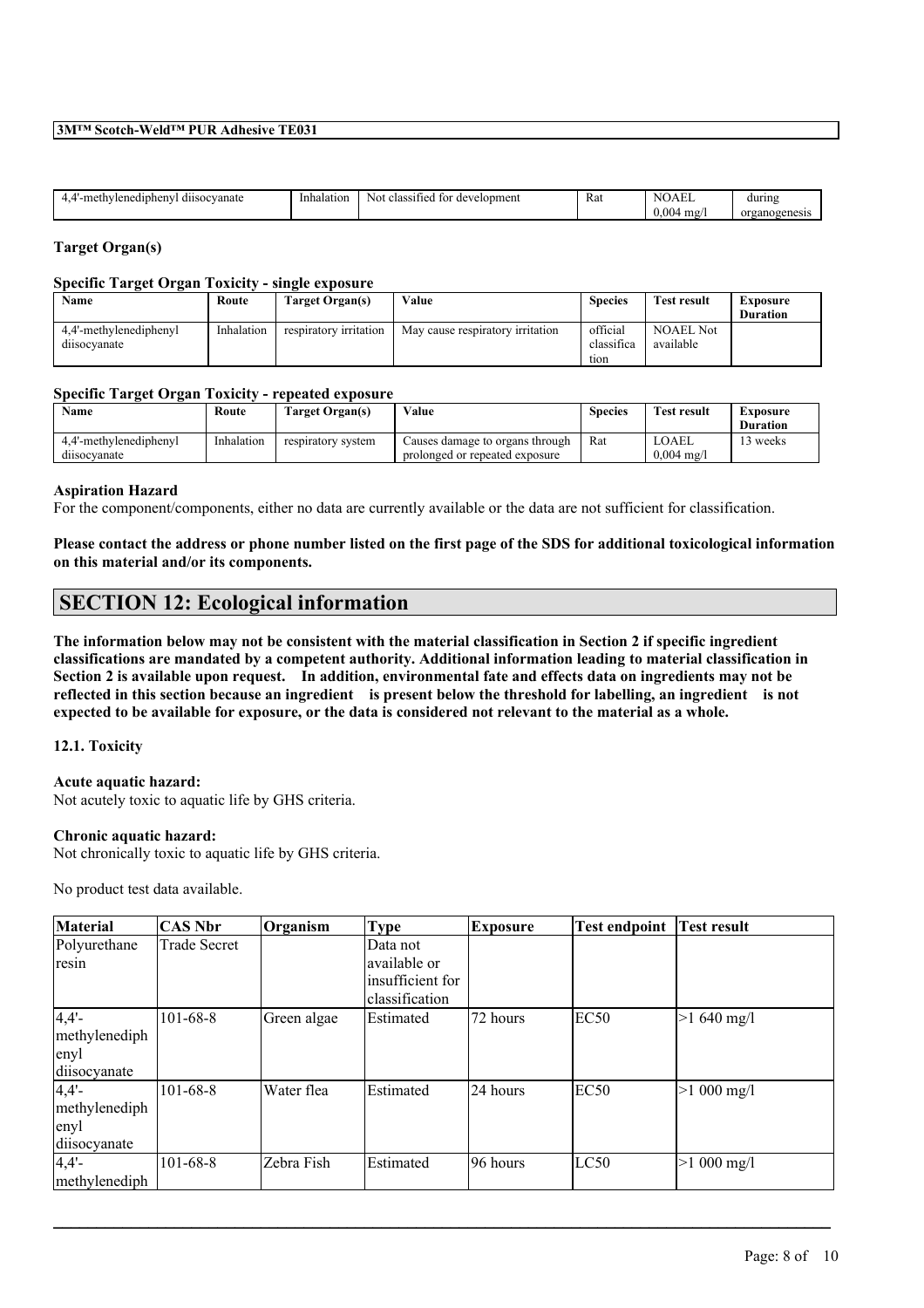# **3M™ Scotch-Weld™ PUR Adhesive TE031**

| enyl          |                |             |           |            |             |                   |
|---------------|----------------|-------------|-----------|------------|-------------|-------------------|
| diisocyanate  |                |             |           |            |             |                   |
| 4,4'          | $101 - 68 - 8$ | Green algae | Estimated | 172 hours  | <b>NOEC</b> | $1640$ mg/l       |
| methylenediph |                |             |           |            |             |                   |
| enyl          |                |             |           |            |             |                   |
| diisocyanate  |                |             |           |            |             |                   |
| 4,4'          | $101 - 68 - 8$ | Water flea  | Estimated | $ 21$ days | <b>NOEC</b> | $10 \text{ mg/l}$ |
| methylenediph |                |             |           |            |             |                   |
| enyl          |                |             |           |            |             |                   |
| diisocyanate  |                |             |           |            |             |                   |

## **12.2. Persistence and degradability**

| <b>Material</b>       | CAS Nbr        | Test type                                    | Duration | <b>Study Type</b> | <b>Test result</b>                     | Protocol |
|-----------------------|----------------|----------------------------------------------|----------|-------------------|----------------------------------------|----------|
| Polyurethane<br>resin | Trade Secret   | Data not<br> availbl-<br><i>insufficient</i> |          |                   | IN/A                                   |          |
| 4,4'                  | $101 - 68 - 8$ | Estimated                                    |          | Hydrolytic        | $\vert$ 20 hours (t 1/2) Other methods |          |
| methylenediph         |                | <b>Hydrolysis</b>                            |          | half-life         |                                        |          |
| enyl                  |                |                                              |          |                   |                                        |          |
| diisocyanate          |                |                                              |          |                   |                                        |          |

# **12.3 : Bioaccumulative potential**

| <b>Material</b>                               | CAS Nbr             | Test type                                                               | Duration            | <b>Study Type</b>               | <b>Test result</b> | Protocol                                                         |
|-----------------------------------------------|---------------------|-------------------------------------------------------------------------|---------------------|---------------------------------|--------------------|------------------------------------------------------------------|
| Polyurethane<br>resin                         | <b>Trade Secret</b> | Data not<br>lavailable or<br>linsufficient for<br><i>classification</i> | N/A                 | N/A                             | ln/a               | N/A                                                              |
| 4,4'<br>methylenediph<br>enyl<br>diisocyanate | $101 - 68 - 8$      | <b>Experimental</b><br>BCF-Carp                                         | $ 28 \text{ days} $ | Bioaccumulatio 200<br>In factor |                    | <b>OECD 305E -</b><br>Bioaccumulation flow-<br>through fish test |

## **12.4. Mobility in soil**

Please contact manufacturer for more details

# **12.5 Other adverse effects**

No information available.

# **SECTION 13: Disposal considerations**

## **13.1. Disposal methods**

Product must only be disposed of by an authorized/permitted waste disposal contractor or incinerated in an industrial or commercial facility in the presence of a combustible material.

# **SECTION 14: Transport Information**

Compliance is required to South African Transport Information Road Traffic Act & Regulations and Railroad regulations, IATA Standards for airfreight and Maritime standards for ocean freight.

 $\mathcal{L}_\mathcal{L} = \mathcal{L}_\mathcal{L} = \mathcal{L}_\mathcal{L} = \mathcal{L}_\mathcal{L} = \mathcal{L}_\mathcal{L} = \mathcal{L}_\mathcal{L} = \mathcal{L}_\mathcal{L} = \mathcal{L}_\mathcal{L} = \mathcal{L}_\mathcal{L} = \mathcal{L}_\mathcal{L} = \mathcal{L}_\mathcal{L} = \mathcal{L}_\mathcal{L} = \mathcal{L}_\mathcal{L} = \mathcal{L}_\mathcal{L} = \mathcal{L}_\mathcal{L} = \mathcal{L}_\mathcal{L} = \mathcal{L}_\mathcal{L}$ 

# **SECTION 15: Regulatory information**